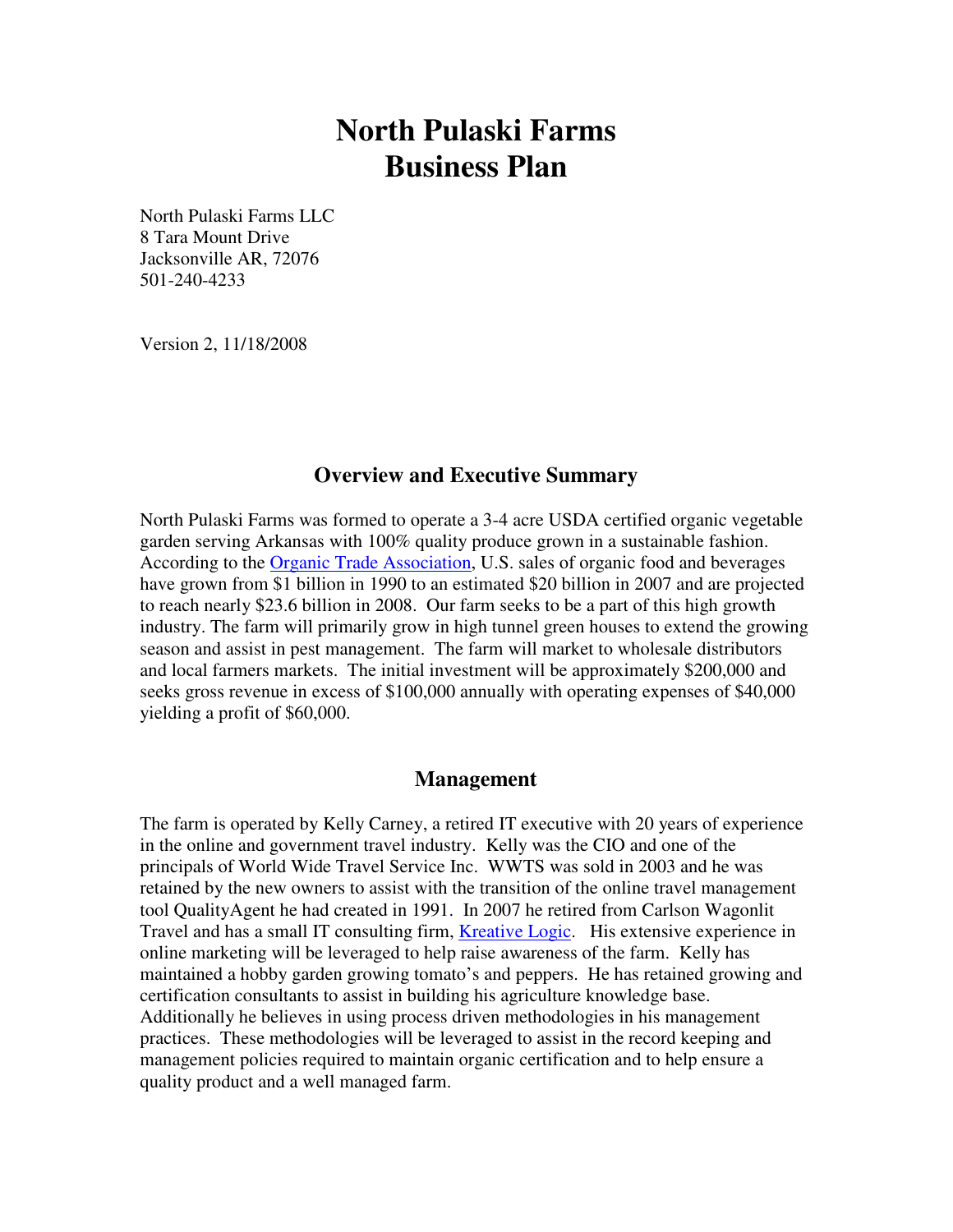# **Consultants & Resources**

Building a knowledge base for any new project is a critical priority, for organic agriculture it's even more so. There is an abundance of online resources available to assist farmers in organic farming. The following online sources are being used and have been commonly recommended:

ATTRA - National Sustainable Agricultural Information Service is managed by the National Center for Appropriate Technology (NCAT) and is funded under a grant from the United States Department of Agriculture's Rural Business-Cooperative Service. It provides information and other technical assistance to farmers, ranchers, extension agents, educators, and others involved in sustainable agriculture in the United States. (ATTRA was formerly known as the "Appropriate Technology Transfer for Rural Areas" project.) This organization has an office in Fayetteville that helped develop some of the online workbooks.

OTA – The Organic Trade Association sponsors a HowToGoOrganic website that assists producers and processors with links to support organizations, growing tips and several insights on the complexity of the National Organic Program .

CCOF – Organic Certification, Trade Association, Education & Outreach, Political Advocacy

CCOF promotes and supports organic food and agriculture through a premier organic certification program, trade support, producer and consumer education and political advocacy. CCOF is involved in every facet of organics, with over 750 different organic crops and products, including livestock, processed products and services. CCOF provides certification services to all stages of the organic food chain from farms to processors, restaurants and retailers. CCOF certifies to the USDA National Organic Program standards and CCOF international standards. They have online templates that are used to complete organic system plans.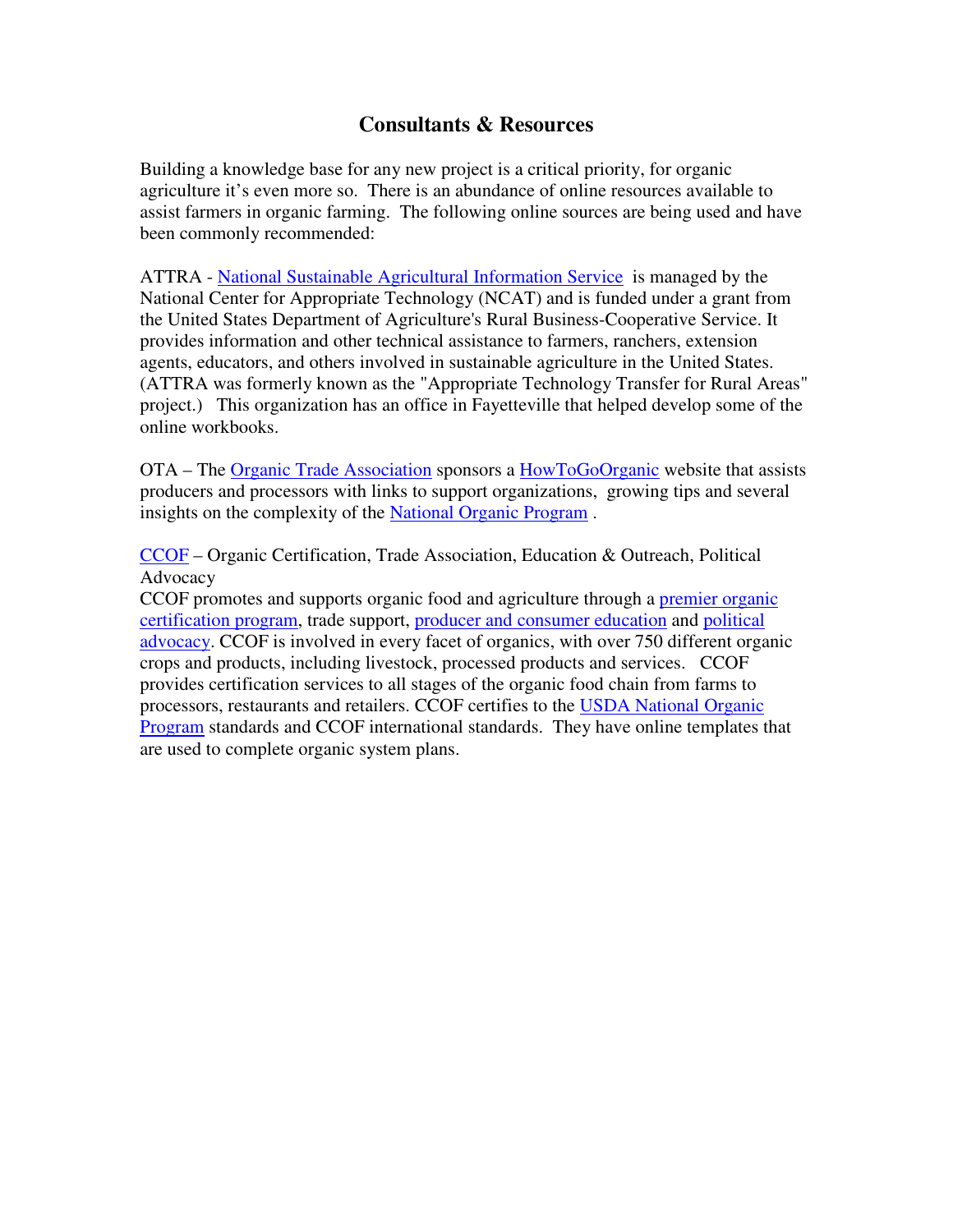# **Consultants & Resources (cont.)**

In addition to the online sources, several human and organizational resources have provided information, insights and shared experiences.

Patrice Gros is the founder of FoundationFarm north of Eureka Springs. Foundation Farm is a certified organic farm that supplies the Fayetteville and Eureka Springs area restaurants with vegetables.

Jay Fulbright is the owner of Arkansas Natural Produce. Jay operates a large scale "Naturally Grown" green house operation in Malvern that supplies lettuces to central Arkansas area restaurants. Additionally he markets through the Little Rock and North Little Rock farmers market, Little Rock's locally grown network and has a retail store in Malvern.

Tom LeuBauch is an uncertified organic farmer in Mayflower and is assisting with growing tips and honeybee support. Tom has a ½ acre farm and donates his crop to family and friends.

A key element in the process of building the farms knowledge base is to have a readily available knowledge base to draw from. North Pulaski Farms has retained Karen Troxell with The Organic Consulting Firm to assist with certification, planning, growing and risk mitigation practices needed to maintain a successful organic farm. She and her partners have reviewed the farm design plan and advised that it is compliant.

The University of Arkansas Cooperative Extension Service has provided soil testing and several resources. Additional outreach is planed to offer internships and investigate research opportunities using the farms growing system.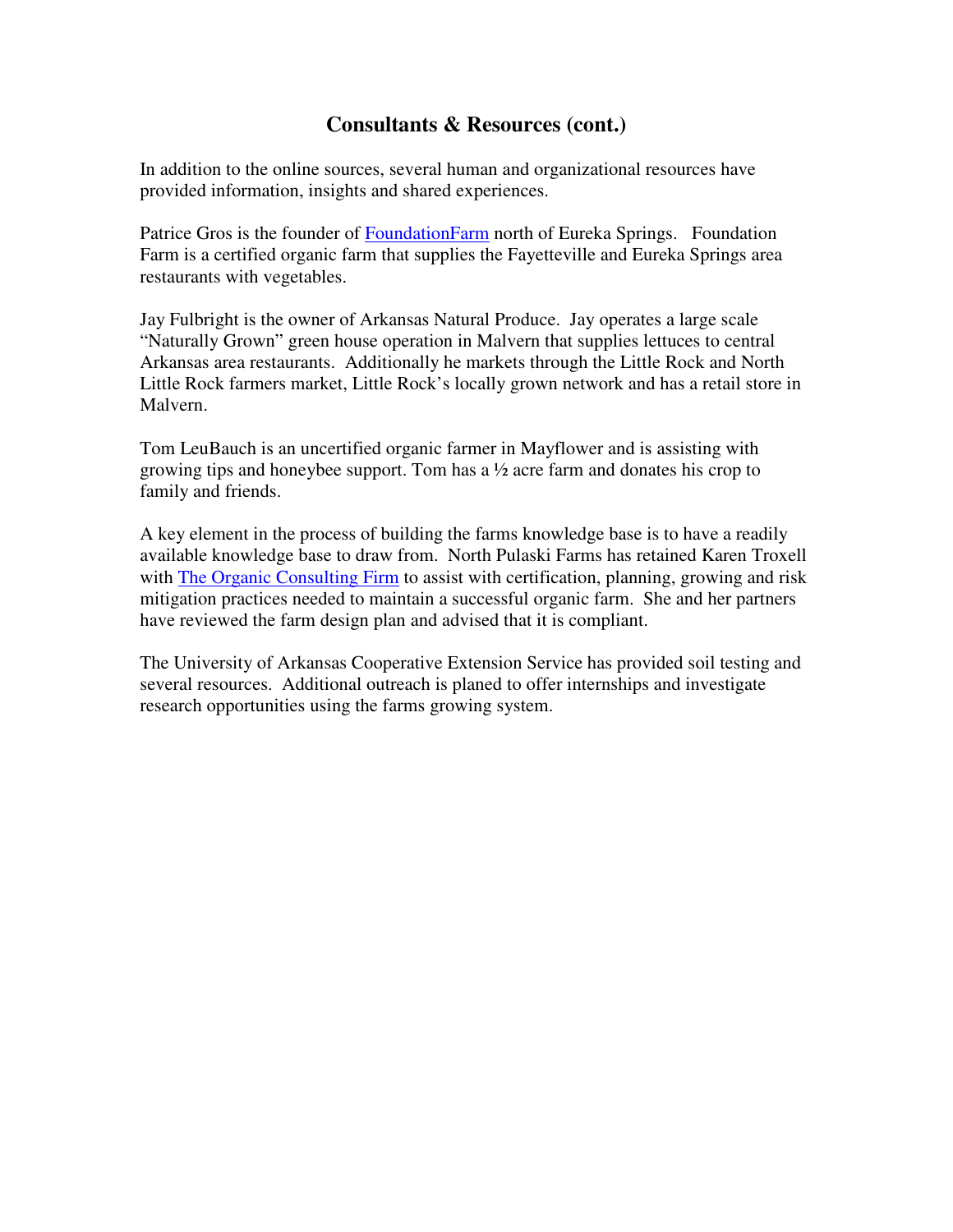# **Marketing & Distribution**

The farm plans to sell to wholesale and retail markets. The farm seeks to leverage several factors to ensure the sales of the produce it grows.

#### **Quality Product** -

The first and most important factor is to grow a quality organic product. Using the cold frame green houses will help manage several variables including water, temperature, disease and pests. The soil and crop testing services of the UA Cooperative Extension service will be used in all steps of the growing process. Testing the soil prior to planting, evaluating the plants nutritional need during growth and providing resources for pest and disease management will help ensure important variables are identified and evaluated. Several experienced farming resources have and will continue to be consulted during the growing process to provide insights. The farm will be actively managed to identify issues early on, thus helping mitigate those issues at an early stage before they can adversely affect quality.

**Locally Grown –** Food safety is an important factor with fresh vegetables. In 2007, widespread reports of salmonella poisoning caused nation wide shortages of some vegetables. These outbreaks were magnified because consolidated production and distribution channels were unable to isolate where the outbreak started. Locally grown produce has a reduced risk of safety issues because fewer hands touch the product. The strict produce handling guidelines for organic farmers ensures proper hygiene is maintained on the farm. Potential issues are mitigated in their severity because of the smaller scale of the operations. Locally grown produce is also of strategic importance to our country, maintaining local diverse agriculture ensures a viable food supply is readily available. Additionally, the recent enactment of the COOL laws (country of origin labeling) that assist consumers in knowing where their produce originated should help increase demand for locally grown produce.

#### **100% Certified Organic** –

Strict adherence to the USDA's National Organic Program will not only ensure environmental sustainability and a well managed farm with a better product, it will add great value in differentiating the produce grown. At this time, there are no certified organic vegetable farms in central Arkansas. There are several operations that market as "Natural" and use organic practices, but not having the "USDA Certified Organic" label puts them at a disadvantage. Maintaining that certification requires third party audits of the farms Organic System Plan. Marketing the fact that an independent party registered with the USDA verifies our practices will give our farms customers a level of comfort that our products are 100% organic. Additionally, a recently completed 10 year study of organic produce by the University of California at Davis showed over a 70% increase in the level of anti-oxidants for organically grown tomatoes vs. conventional tomatoes. The value of pesticide and synthetic fertilizer free produce is tangible and marketable.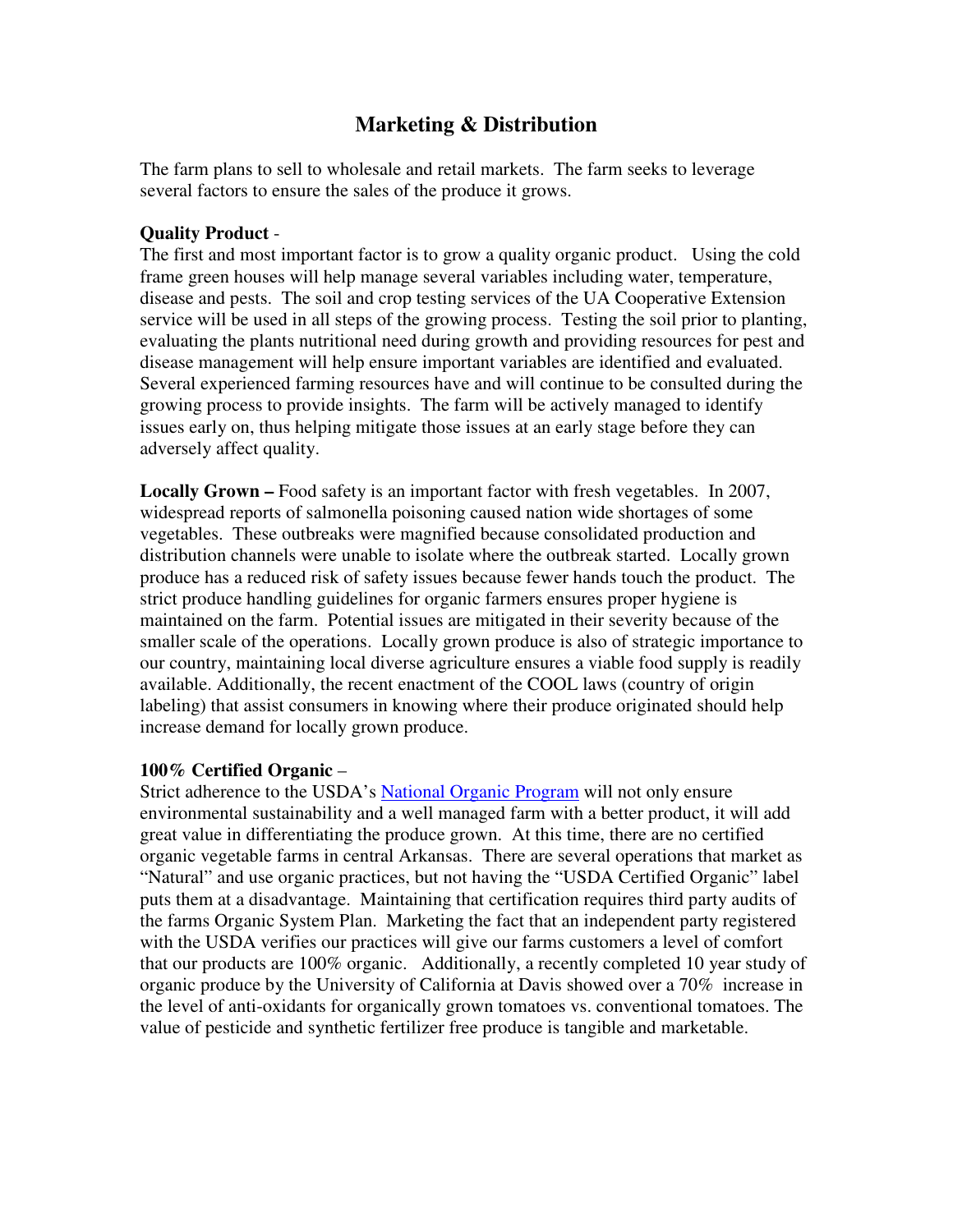### **Marketing (cont.)**

**Retail Channels** - The farm is located in the most populous county in Arkansas. Leveraging its proximity will help raise awareness and help reduce costs associated with selling its produce. NP Farms plans to participate in The Little Rock, North Little Rock and Conway Farmers Market's, they all are within 20 miles of the farm. We will also participate in the **ASN** Local Food Club. This is a program of the Arkansas Sustainability Network that sells online to the Little Rock area. Additionally, outreach programs to promote locally grown produce will be initiated to area schools, restaurants and grocers. After the first year, a CSA (community sponsored agriculture) program may be evaluated as another distribution method.

#### **Wholesale Distribution Channels**-

There are several produce suppliers located in central Arkansas that have been interviewed. The following organizations buy from local farmers and sell to area Kroger and Wal-mart stores. Both have advised that they would probably buy all the Heirloom Tomatoes the farm can grow.

#### Kyzer Produce in North Little Rock

David Kyzer with Kyzer produce in NLR advised that the demand for Heirloom tomato's consistently outweighs the supply. He estimates wholesale prices to be approximately \$1.50 per pound. He wants a follow-up early in the spring so he can prepare his marketing process to get the word out to the Kroger stores.

#### Carpenter's Produce in Little Rock

Abraham Carpenter runs this company and they have a small organic farm in Brady. They focus on greens and sell to area Wal-Marts. He also wants a follow-up early in the spring to get an idea what will be available.

Outreach is ongoing to other produce distributors in Little Rock and Searcy.

#### **Interactive Website**-

The North Pulaski Farms website will be a well designed site that will have several features to help promote the farm. The site will provide information on the value of certified organic produce, links to research promoting organics, information about the farm's growing schedule and much more. Online virtual tours and live video feeds will help market the farm's transparency and promote a sense of ownership with customers of the growing process. Additionally, special design consideration will be done to ensure the content of the farm will be well placed during internet searches by google.com, hotbot.com and ask.com.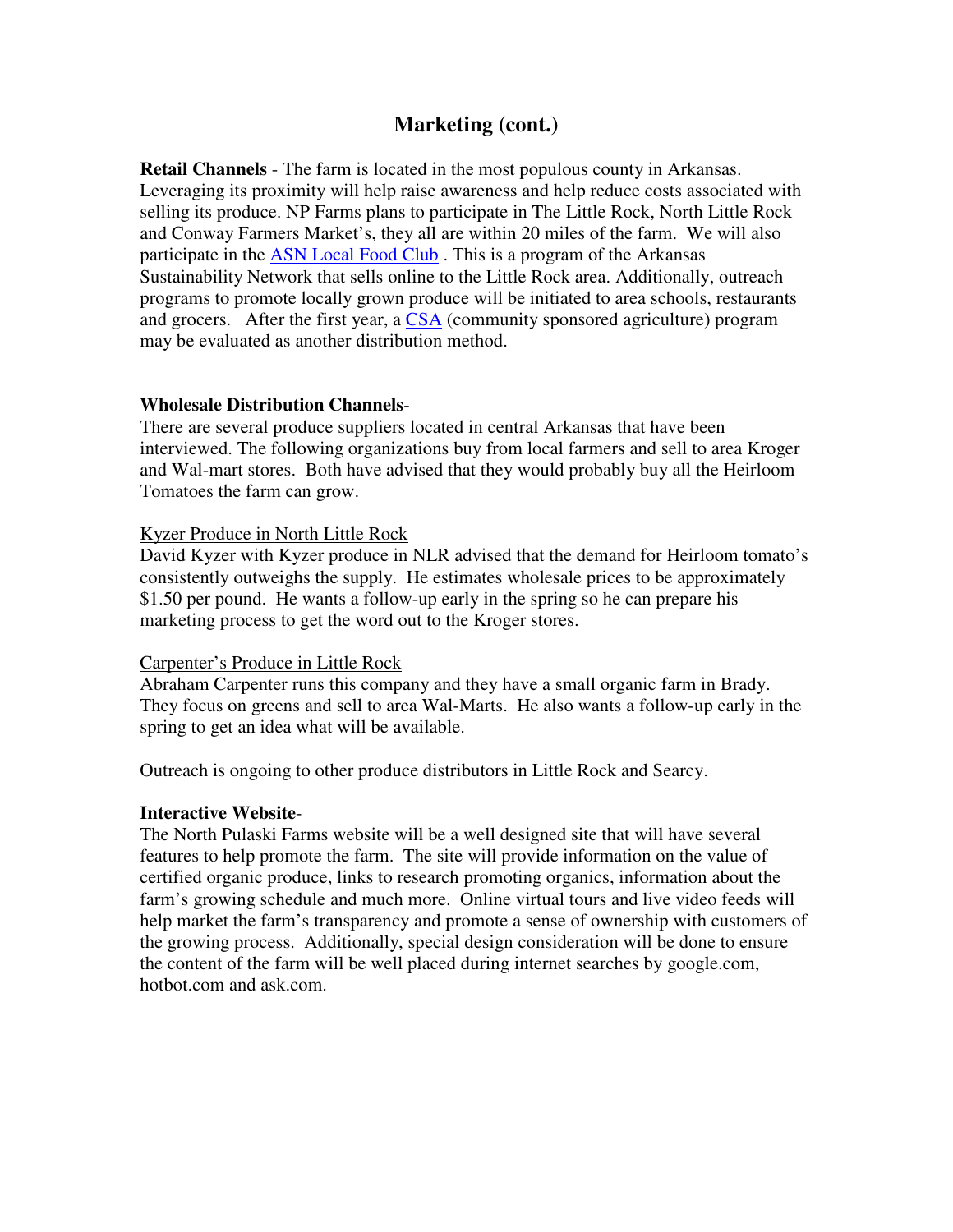# **Location and Operations**

The farm is located in the northern most part of Pulaski County, 13018 Ellen Cv. Cabot AR 72023. It is situated on a slight rise in a valley between two ridge lines ½ mile from AR Highway 107. The soil is a mix of Leadvale silt loam 1-3% slopes and Linker gravelly fine sand loam 3-8% slopes. The land is well drained and located in frost zone C (Oct31 thru Apr1). The farm will be worked and managed fulltime by Kelly Carney, have one full time farm hand, and use seasonal help during planting and harvesting.

The farms growing areas will be a  $2\frac{1}{2}$  acre cold frame high tunnel, a  $20x100$  warm frame high tunnel and  $\frac{1}{2}$  acre for long term field crops. A drip irrigation system will be deployed to draw water from a pond fed by a well. A  $2\frac{1}{2}$  acre Haygrove high tunnel will grow most of the production crop. The main advantage of this growing system is to extend the growing season and reduce pest damage. Crop's can be started 3-4 weeks earlier than the mean frost dates. This enables the farm to capitalize on early season premiums paid for produce and establish a market prior to competing growers. Additionally extending the growing season allows for sales to continue into mid November. Some specific advantages to the Haygrove growing systems include:

Luminance THB polythene – better light diffusion and resistant to temperature spikes during hot summer months

Better ventilation than traditional green houses - growing systems vent from ends and roof

Increased yields – 20 to 60% increases over the USDA field averages have been documented by growers using this system

Low cost - .75 per square foot is the most economical system marketed

Controlling the application of water reduces the risks of fungus and blossom end rot. The high tunnel combined with the farm's drip irrigation system increases yields and ensures that plants are healthy and better able to withstand diseases. The physical barrier the high tunnel provides helps reduce the amount of crop loss due to insects, varmints and birds. A 20x100 warm frame (hot house) will be used for seed starting, evaluating production strains of vegetables and some year round production of high value crops. A ½ acre field crop of blueberries, raspberries and asparagus will be planted the first season. These are multi-year crops that can be harvested 3 years after planting and are considered high value crops. These crops will continue to produce each year after the  $3<sup>rd</sup>$ year and increase the farms profitability once established.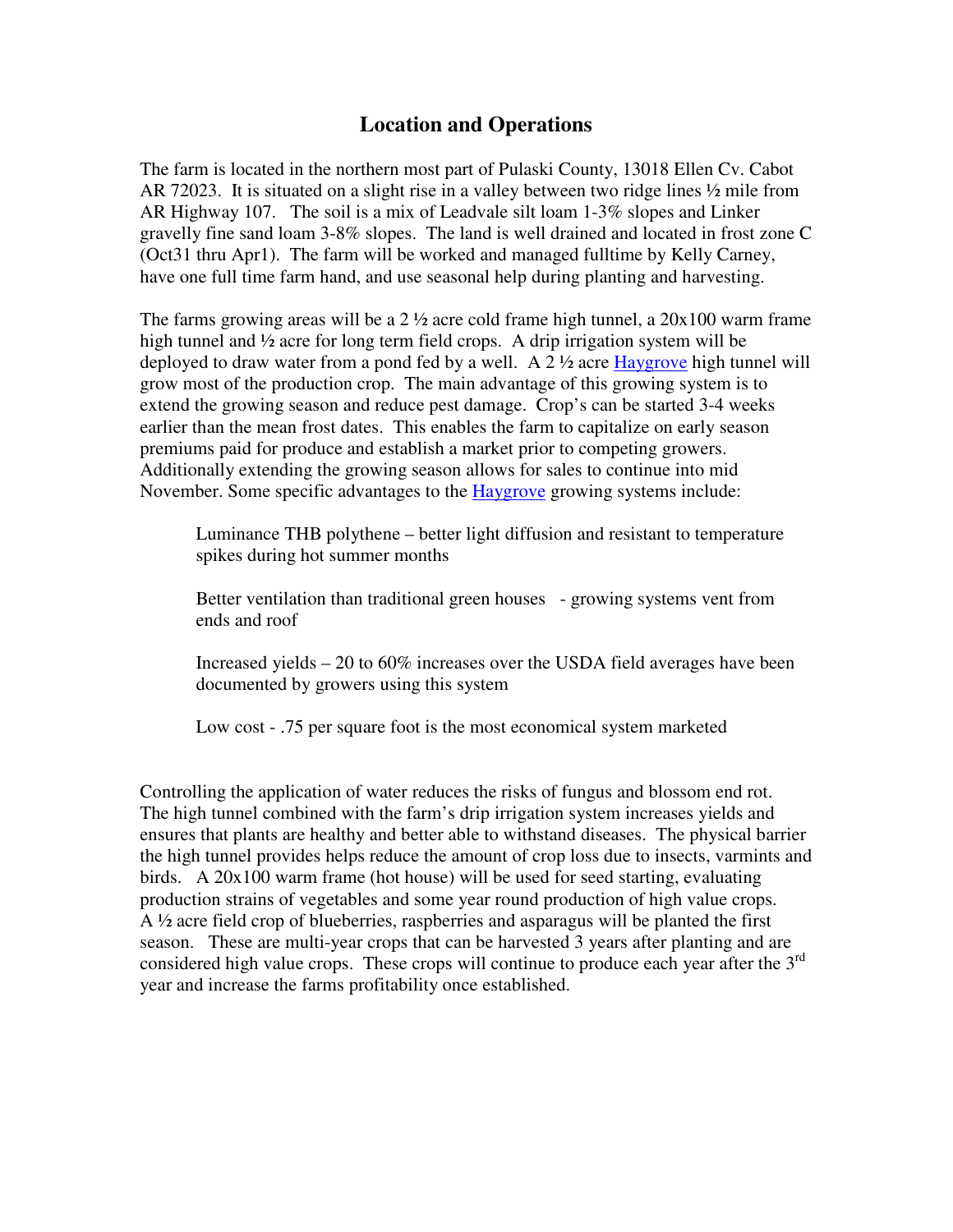# **Location and Operations (cont.)**

The 2009 growing plan calls for .8 of an acre of tomatoes to be sold mostly to the wholesale market and 1.6 acres of a variety of vegetables to be sold at the retail farmers markets. After the first growing season, the profits will be evaluated and the percentage of wholesale/retail growing will be adjusted plus or minus 25%. This will allow the farm to capitalize on the more successful marketing scheme while still maintaining a diverse crop and distribution system.

A complete Organic System Plan (OSP) is required for organic certification. This plan details the farms sustainability process such as; what measures are taken to prevent contamination from restricted chemicals, insect management, and explains the record keeping process required to demonstrate compliance with the NOP standards. More details on the farms operations are contained within that plan. A Risk Assessment (RA) will be completed as well to clearly list potential risks and mitigation strategies for dealing with the risks.

# **Projected Expenses and Revenue**

The farm has isolated 3 separate areas of expense; startup costs, fixed re-occurring and variable re-occurring. The current revenue forecast is based on an USDA average yield for field crops at \$1 per pound for the produce grown. Profitability should be reached during the  $3<sup>rd</sup>$  year of operation. Existing Capitol resources are planned to fund the farm, but consideration is being given to finance 50-80% of the first year costs.

| <b>Startup Costs Summary:</b>  |           |
|--------------------------------|-----------|
| Land                           | \$35,000  |
| Land Prep                      | \$3,000   |
| 2 1/2 Acre HT                  | \$85,850  |
| 20x100 HT                      | \$5,327   |
| Equipment, Fencing and Storage | \$48,777  |
| Total                          | \$177,954 |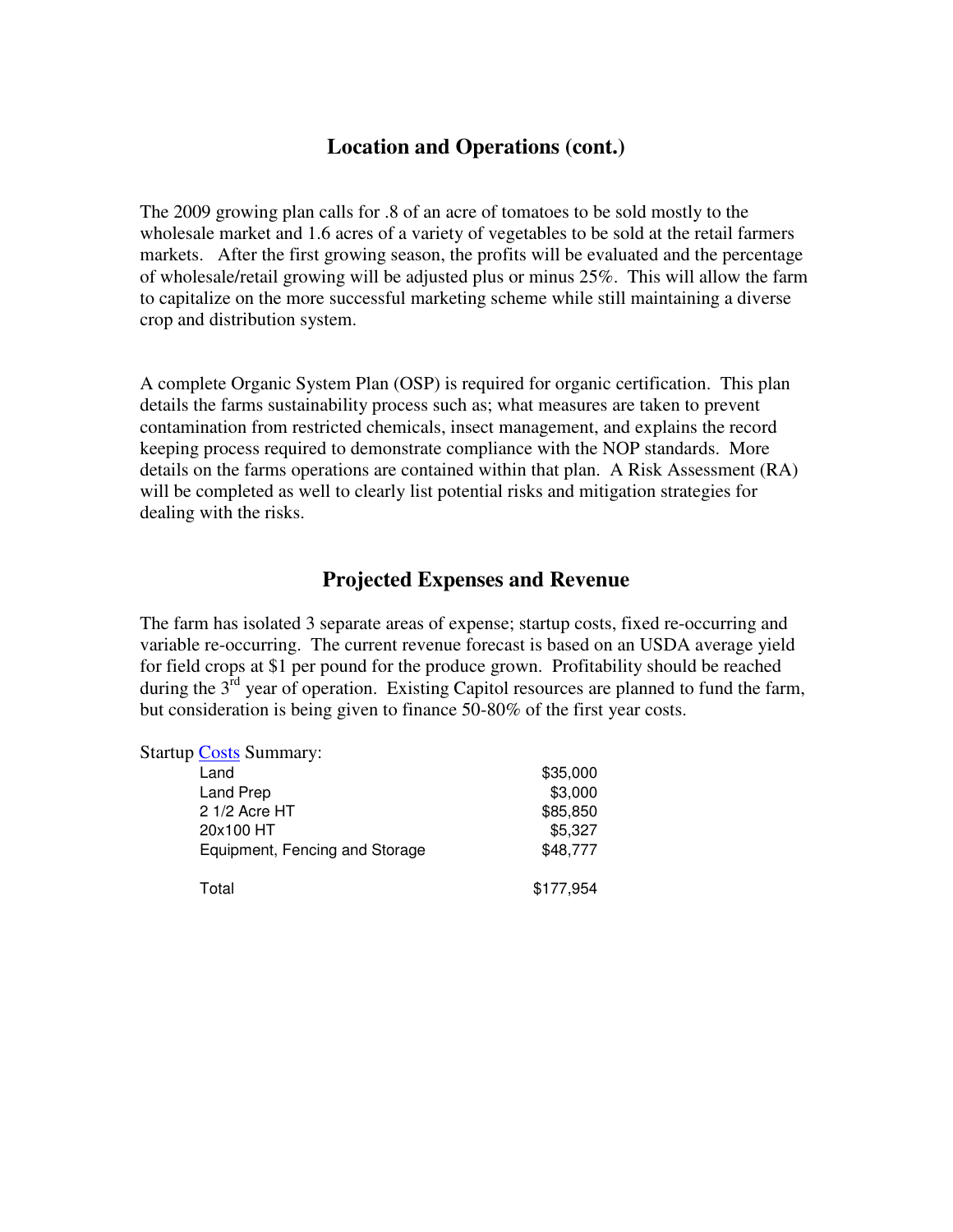# **Projected Expenses and Revenue (cont.)**

| Mortgage/Lease<br>\$12,000<br>Tax<br>\$100<br>Labor<br>\$20,000<br>\$2,500<br>Insurance<br>\$500<br>Accounting<br>\$1,300<br>Security & Monitoring<br>Maintenance<br>\$500<br><b>Bank Fees</b><br>\$600<br>Tunnel Main. (new film every 4yrs)<br>\$1,500<br>Total<br>\$39,000<br>Variable Costs Summary:<br><b>Irrigation Tape</b><br>\$1,750<br>Mulch-poly film<br>\$575<br>Electric<br>\$1,600<br>Seed<br>\$1,100<br>Cardboard tomato boxes wholesale<br>\$4,500<br>Fertilizer (manure)<br>\$2,500<br>\$400<br>Fungicide (organic) |
|--------------------------------------------------------------------------------------------------------------------------------------------------------------------------------------------------------------------------------------------------------------------------------------------------------------------------------------------------------------------------------------------------------------------------------------------------------------------------------------------------------------------------------------|
|                                                                                                                                                                                                                                                                                                                                                                                                                                                                                                                                      |
|                                                                                                                                                                                                                                                                                                                                                                                                                                                                                                                                      |
|                                                                                                                                                                                                                                                                                                                                                                                                                                                                                                                                      |
|                                                                                                                                                                                                                                                                                                                                                                                                                                                                                                                                      |
|                                                                                                                                                                                                                                                                                                                                                                                                                                                                                                                                      |
|                                                                                                                                                                                                                                                                                                                                                                                                                                                                                                                                      |
|                                                                                                                                                                                                                                                                                                                                                                                                                                                                                                                                      |
|                                                                                                                                                                                                                                                                                                                                                                                                                                                                                                                                      |
|                                                                                                                                                                                                                                                                                                                                                                                                                                                                                                                                      |
|                                                                                                                                                                                                                                                                                                                                                                                                                                                                                                                                      |
|                                                                                                                                                                                                                                                                                                                                                                                                                                                                                                                                      |
|                                                                                                                                                                                                                                                                                                                                                                                                                                                                                                                                      |
|                                                                                                                                                                                                                                                                                                                                                                                                                                                                                                                                      |
|                                                                                                                                                                                                                                                                                                                                                                                                                                                                                                                                      |
|                                                                                                                                                                                                                                                                                                                                                                                                                                                                                                                                      |
|                                                                                                                                                                                                                                                                                                                                                                                                                                                                                                                                      |
|                                                                                                                                                                                                                                                                                                                                                                                                                                                                                                                                      |
|                                                                                                                                                                                                                                                                                                                                                                                                                                                                                                                                      |
| Other Pest Control<br>\$300                                                                                                                                                                                                                                                                                                                                                                                                                                                                                                          |
| Propane<br>\$300                                                                                                                                                                                                                                                                                                                                                                                                                                                                                                                     |
| <b>Commuting Costs</b><br>\$1,908                                                                                                                                                                                                                                                                                                                                                                                                                                                                                                    |
| \$2,500<br>Marketing                                                                                                                                                                                                                                                                                                                                                                                                                                                                                                                 |
| Labor (harvest)<br>\$1,000                                                                                                                                                                                                                                                                                                                                                                                                                                                                                                           |
| Twine<br>\$75                                                                                                                                                                                                                                                                                                                                                                                                                                                                                                                        |
| Fuel<br>\$250                                                                                                                                                                                                                                                                                                                                                                                                                                                                                                                        |
| \$50<br>Personal Bug spray                                                                                                                                                                                                                                                                                                                                                                                                                                                                                                           |
| Total<br>\$18,808                                                                                                                                                                                                                                                                                                                                                                                                                                                                                                                    |
| Projected Year 1 P&L                                                                                                                                                                                                                                                                                                                                                                                                                                                                                                                 |
| -Variable<br>-Fixed<br>$=$ Profit<br>Revenue<br>-Startup                                                                                                                                                                                                                                                                                                                                                                                                                                                                             |
| $-$177,954$<br>$-$ \$39,000<br>\$92,000<br>$-$18,808$<br>$= (143, 762)$                                                                                                                                                                                                                                                                                                                                                                                                                                                              |
| Projected Year 2 P&L                                                                                                                                                                                                                                                                                                                                                                                                                                                                                                                 |
| Revenue<br>-Fixed<br>-Variable<br>$=$ Profit                                                                                                                                                                                                                                                                                                                                                                                                                                                                                         |
| \$115,000<br>$= $57,192$<br>$-$ \$39,000<br>$-$18,808$                                                                                                                                                                                                                                                                                                                                                                                                                                                                               |
| Projected Year 3 P&L                                                                                                                                                                                                                                                                                                                                                                                                                                                                                                                 |
| -Fixed<br>$=$ Profit<br>Revenue<br>-Variable                                                                                                                                                                                                                                                                                                                                                                                                                                                                                         |
| \$140,000<br>$-$ \$39,000<br>$-$18,808$<br>$= $82,192$                                                                                                                                                                                                                                                                                                                                                                                                                                                                               |

On-going year's profitability should increase due to higher yields gained by expanding the knowledge base of the farm. Profitability can be reached sooner depending on what level of capital amortization is executed for the startup costs. The current scheme is to not depreciate the startup expense and absorb the loss during the first few years.